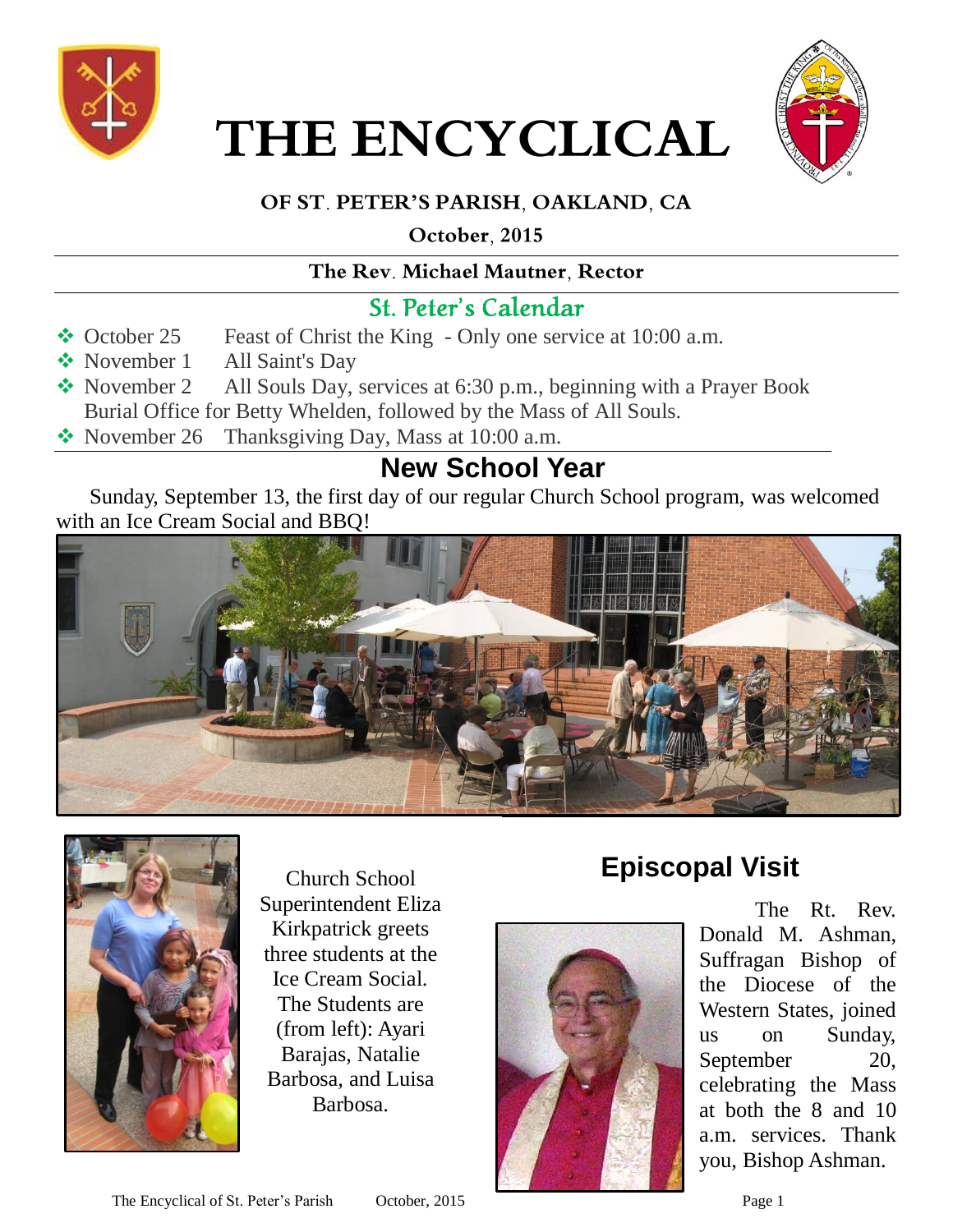## **All Bach Vesper Service**

Saint Peter's presented an all-Bach Vesper Service that included Cantata 199, *Mein Herze Schwimmt im Blut*, on September 20.



Eight musicians took their places in the chancel to perform the cantata including world renowned Jonathan Dimmock, who directed while playing a mini pipe organ, soprano soloist Juliana Snapper, an oboist, two violinists, a cellist, and a bassist, all with period instruments. Mr. Dimmock also performed a number of major Bach compositions on the parish organ, which were incorporated into an opening prelude, a meditation on the Lord's Prayer, and the postservice music. During three Bach chorales, two of which were accompanied by their organ preludes, approximately one hundred participants filled the sanctuary with song.

Afterwards, a reception took place on the new courtyard filled with candles, flowers, moonlight, and wonderful food. Taken together, this was an evening that will live on in parish memory.

Heartfelt thanks to the many parishioners who supported this event with their attendance, generous donations, advertising, participation in the work party, contributions to the reception, and prayers. It was an effort well-rewarded.

*Pam Dammen*

## **To Keep In Touch – A Letter from Frances Erickson**

Dear Fr Mautner,

I am so sorry it has taken me so long to write to you and my church family. I am thankful for the new directory that you sent me.

A lot has happened since the first of the year. I had to give up my apartment and move into an assisted living facility. It is only about 16 miles from Nappanee, so it is easy for my friends and family to see me. The home I live in is quite nice (if you have to be in one). There are only 39 apartments, so it is more like a small community. The residents are very nice. Since I am unable to transfer myself back and forth from my wheelchair, the nursing staff are really pleasant and helpful.

In looking through the directory, I see a lot of new families since I was able to come to San Francisco and St. Peters. I am afraid my last trip was my last one.

Give my love to my church family. I truly miss all of them.

Love,

Frances

franceserickson4@gmail.com

My new address is: 27833 CR 24, Apt 128, Elkhart, IN 46517. My phone number is: 574-354-7436.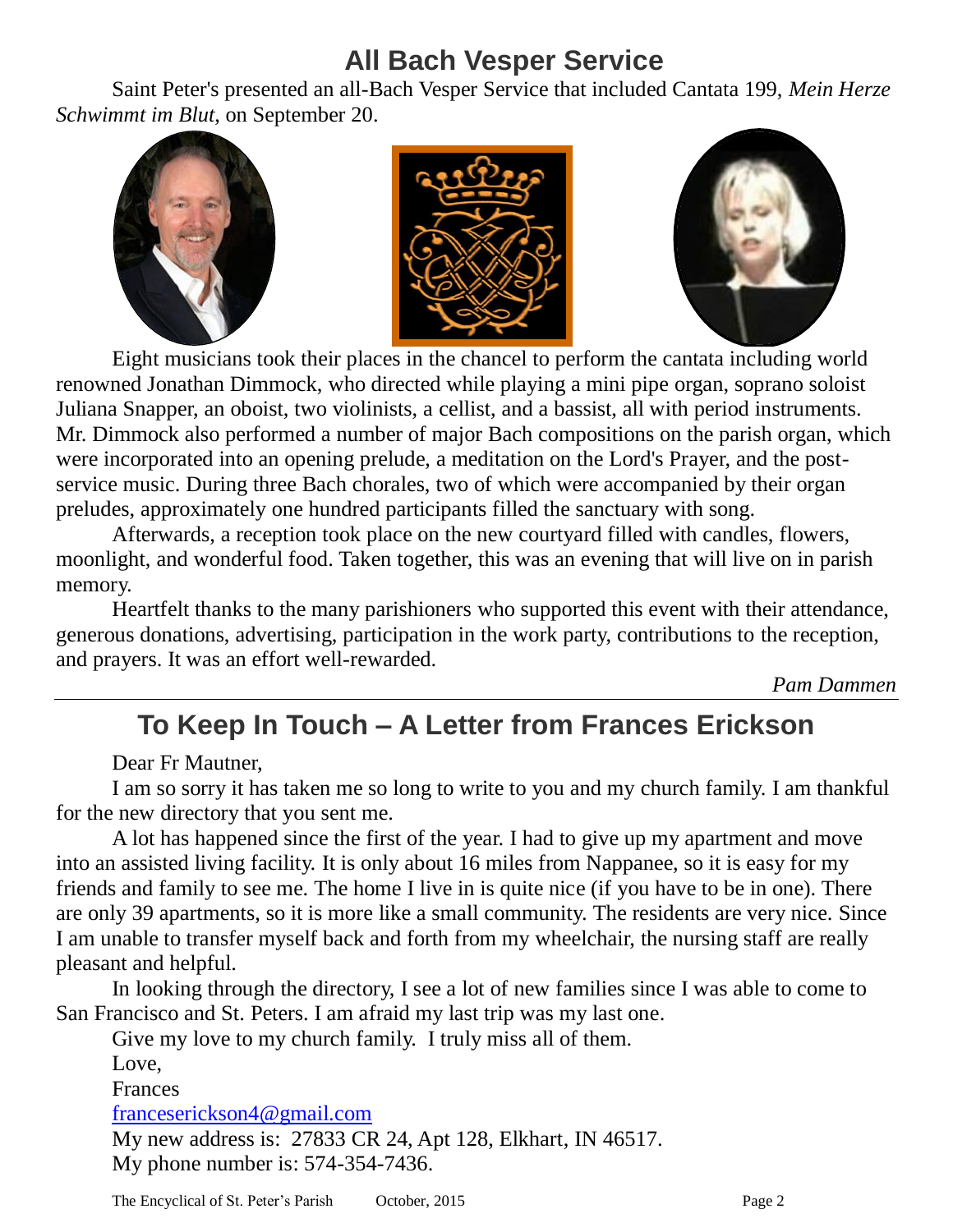### **Betty Whelden August 1915 – September 2015**

*A remembrance from Janet Simon:*



Even before both our families came to St. Peter's, Betty and I met when our children learned to swim at the Claremont Country Club, where many of the member moms took the kids to give them something to do and a place to be during the summer.

Our mothers had known one another. They both worked on fundraising for the creation of the Oakland Children's Hospital. My mother always said that Betty's mom was one of the loveliest people she had ever met, and I would just about say the same about Betty.

Betty and her husband Clyde, who was in the insurance business, loved to take trips up to Tahoe. They were enthusiastic skiers in their younger days and kept travelling there as long as they both could.

From what she told me over the years, Betty grew up in Alameda, which was then, as it is now, one of the nicest parts

of the East Bay. She attended a private girls' school and had a very close knit group of friends. That continued to be the case as an adult; she had a bridge group that kept going until not too long ago, when the ladies all struggled with their eyesight and had to use those very large playing cards.

Betty was a generous hostess, as anyone who attended the St. Peter's A.C.W. parties at her house can attest. She put me in charge of the invitations, and I had to keep it to twenty-four ladies, because that was how many could comfortably fit in the Wheldens' lovely dining room.

Every year near Christmastime I went with Betty to the San Francisco Antique show; and, for Betty's birthday, we would go together to a beautiful club in the City called the "Town & Country" – a women's club that featured lunches and English-style Tea-Time sittings. Occasionally these would include lectures or art shows. That place still used the little finger bowls that you dip your fingers into to clean them with lemon water between different kinds



of sandwiches. So very fine and proper! Betty liked anything you could describe that way; and, that was how she was – always perfectly appointed and stylish.

May the souls of the departed rest in peace and may light perpetual shine upon them.  $\mathbf{\hat{T}}$